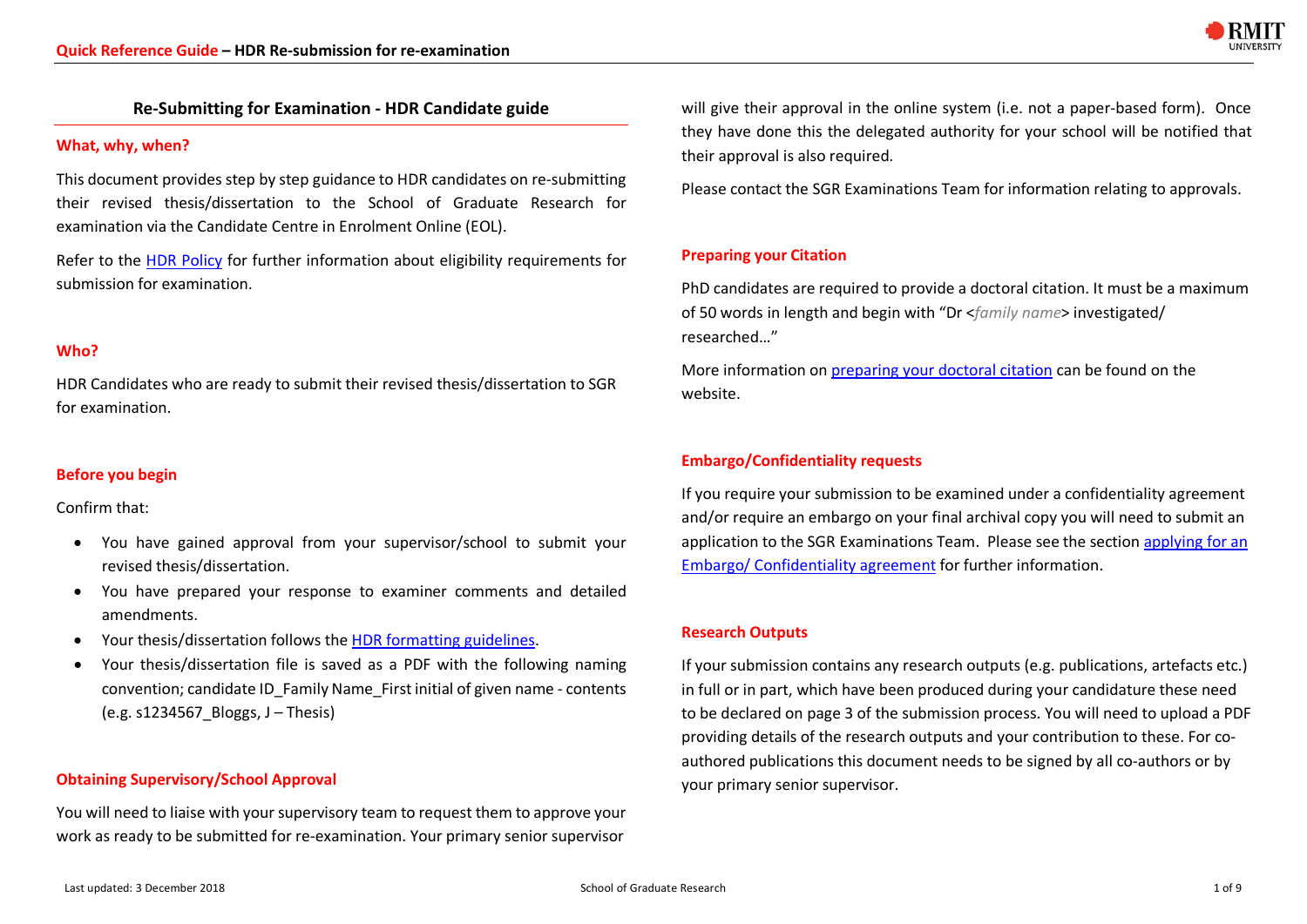

# **Uploading your thesis/ dissertation**

When you are ready to re-submit for examination sign in to EOL and from the Candidate Centre go to the **Submission and Lodgement** tab.

**EOL – Candidate Centre – submission and lodgement**



Once you have been given supervisory and school approval to submit for reexamination, a new submission row will appear in the submission grid on the submission and lodgement page.

To begin a new submission for re-examination, click on the **New** button. Once you have started a submission this status will update to **Draft**. (See page 9 for definitions).

|                              | Candidate summary                   |                                                                          | Submission and lodgement                                                                                                                   |
|------------------------------|-------------------------------------|--------------------------------------------------------------------------|--------------------------------------------------------------------------------------------------------------------------------------------|
| Submission for examination   |                                     |                                                                          |                                                                                                                                            |
|                              | <b>Submission eligibility</b>       |                                                                          |                                                                                                                                            |
|                              |                                     | To submit for examination, you must have met the following requirements: |                                                                                                                                            |
|                              |                                     |                                                                          |                                                                                                                                            |
|                              | · completed all three milestones,   |                                                                          | . completed the mandatory Research Methods/Strategies course(s) for DR203 - PhD (Eco Fin & Mktg), and                                      |
|                              |                                     |                                                                          | - obtained approval from your Primary Supervisor (Joseph Smith ) and School to submit for examination.                                     |
|                              | Research (SGR) Examinations Team.   |                                                                          | If you are considering submitting for examination without Primary Supervisor and/or School approval, please contact the School of Graduate |
|                              |                                     |                                                                          | If you are submitting prior to your early submission date 19/07/2019, please contact the SGR Examinations team.                            |
| <b>SGR Examinations Team</b> |                                     |                                                                          |                                                                                                                                            |
| Tel: 03 9925 8356            | Email: sor examinations@rmit.edu.au |                                                                          |                                                                                                                                            |
|                              |                                     |                                                                          |                                                                                                                                            |
|                              |                                     | Title                                                                    |                                                                                                                                            |
| Submission Nbr               | Type                                |                                                                          |                                                                                                                                            |

Note: If no active submission row is visible – this means that your primary senior supervisor and/or delegated authority have not yet given their approval in the system – please contact your supervisors, school or the SGR Examination Team (sgr.examinations@rmit.edu.au) for assistance.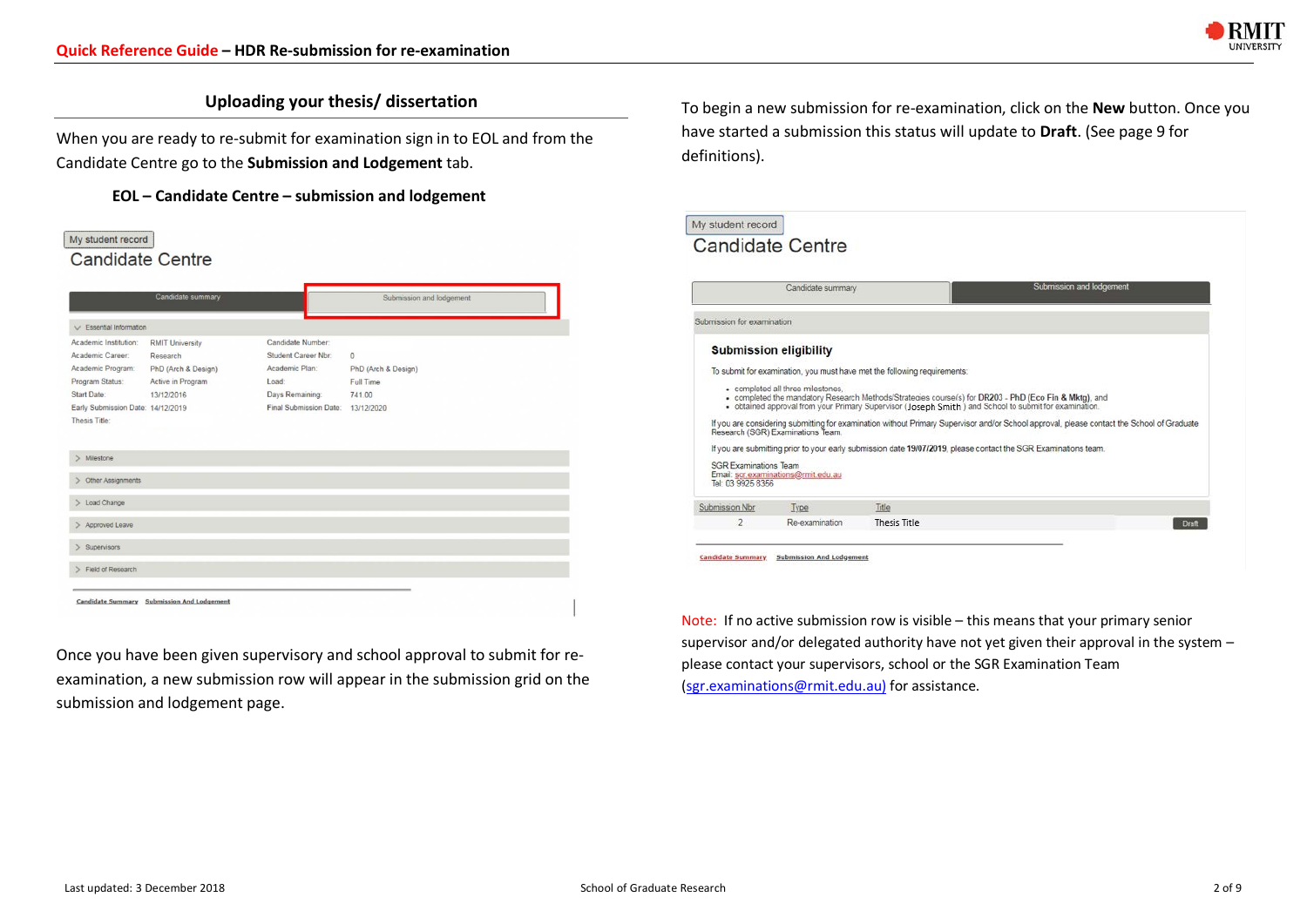

## **Page 1 - Submission requirements**

This page provides details of the formatting requirements of a HDR submission for re-examination. Please read and then confirm that your submission conforms with the formatting requirements as detailed, and that you have prepared the required document regarding your response to examiner comments.

| My student record                                                                                                                                                                                                                                                                                                                                                                                                                                                                                                                                                                                                                                                                                                                                                                                                                                                                                                                                                                                                                                                                                                                                                                                                                                                                                                                                                                       | This page is whe                                                                                                                           |
|-----------------------------------------------------------------------------------------------------------------------------------------------------------------------------------------------------------------------------------------------------------------------------------------------------------------------------------------------------------------------------------------------------------------------------------------------------------------------------------------------------------------------------------------------------------------------------------------------------------------------------------------------------------------------------------------------------------------------------------------------------------------------------------------------------------------------------------------------------------------------------------------------------------------------------------------------------------------------------------------------------------------------------------------------------------------------------------------------------------------------------------------------------------------------------------------------------------------------------------------------------------------------------------------------------------------------------------------------------------------------------------------|--------------------------------------------------------------------------------------------------------------------------------------------|
| <b>Candidate Centre</b>                                                                                                                                                                                                                                                                                                                                                                                                                                                                                                                                                                                                                                                                                                                                                                                                                                                                                                                                                                                                                                                                                                                                                                                                                                                                                                                                                                 | upload your sub                                                                                                                            |
| Submission and lodgement<br>Candidate summary<br>Submission 2 > Requirements<br>Submission for re-examination requirements<br>The thesis/dissertation shall contain the following, in the order outlined below:<br>• a RMIT branded cover page, as detailed in the Formatting section of Submitting for examination;<br>· a declaration by the candidate, as detailed in the Formatting section of Submitting for examination:<br>· acknowledgements, if any:<br>· a table of the contents and, where applicable, lists of diagrams, tables, images, etc., contained therein;<br>. a summary (abstract) of the research in no more than 1,000 words:<br>. the main text of the thesis/dissertation<br>· and a list of references conforming to a recognised international standard appropriate to the discipline.                                                                                                                                                                                                                                                                                                                                                                                                                                                                                                                                                                       | Please provide d<br>includes an exhi<br>please tick the b<br>further details.<br>If your submissio<br>large to upload,<br>alternative mear |
| The submission shall be in English and must contain clearly readable font (no smaller than ten point).<br>Figures, tables, images, etc. must carry a number, a caption and be placed as close to the relevant text as possible. Usually<br>they should be either immediately after or opposite the text.<br>The pages of the thesis/dissertation from the (a) title page to (d) table of contents must be numbered in Roman numerals, then<br>commencing with the first page of the (e) summary (abstract) Arabic numerals must be used.<br>The letter of approval from an authorised RMIT committee for any research with humans or animals, or involving genetic<br>modification, must be included as an appendix in the work.<br>PhD candidates are required to provide a Doctoral Citation which will be used on their final transcript.<br>Any submission including publications, whether they are reproduced in part or in full, they should be acknowledged on the<br>Research outputs declaration page (after the Resubmission upload page). Please refer to Submitting for examination under<br>Declaring Research Outputs for more information.<br>Any amendments to your thesis/dissertation must be detailed in a document which lists the examiner's comments,<br>your response and the page reference. Your response should include any amendments that you have made and | Submission 1 > Requireme<br>* What does your submit<br>Thesis/dissertati<br>Media files (e.g.)<br>Exhibition (e.g. F<br>Other, please sp   |
| justification/defence to the examiner's comments. This document must be uploaded with your thesis/dissertation on<br>the submission upload page. For more information please refer to the Response to examiner comments section of<br><b>Revise and Resubmit.</b><br>If you have any questions please contact the SGR Examinations Team.<br><b>SGR Examinations Team</b><br>Email: sor examinations@rmit.edu.au<br>Tel: 03 9925 8356<br>I have read and abided by RMIT's submission for re-examination requirements.                                                                                                                                                                                                                                                                                                                                                                                                                                                                                                                                                                                                                                                                                                                                                                                                                                                                    | * Do you require a hard<br>No<br>Yes, please spec                                                                                          |

Click '**Next'** to proceed to the next page.

Note: each page will autosave when you click on '**Previous**', '**Next**' or '**Cancel**'

#### **Page 2 - Submission upload**

This page is where you will provide information relating to your submission and mission files.

details of your submission components. If your re-examination ibition please provide details, if the date is not yet confirmed, pox and leave the date blank, SGR will contact your school for

on contains any hard copy artefacts or media files which are too please contact SGR Examinations to arrange transfer via ns.

| * What does your submission consist of? |                                                                                             | <b>SGR Examinations Team</b>                       |
|-----------------------------------------|---------------------------------------------------------------------------------------------|----------------------------------------------------|
| <b>Thesis/dissertation</b>              |                                                                                             | E: sgr.examinations@rmit.edu.au<br>T: 03 9925 8356 |
| Media files (e.g. film, music)          |                                                                                             |                                                    |
| Exhibition (e.g. PRS)                   | Date of exhibition (if known):                                                              |                                                    |
|                                         |                                                                                             |                                                    |
| Other, please specify (below)           |                                                                                             |                                                    |
| No                                      | * Do you require a hard copy or portable hard drive (e.g. USB) to be sent to the examiners? |                                                    |
| Yes, please specify                     |                                                                                             |                                                    |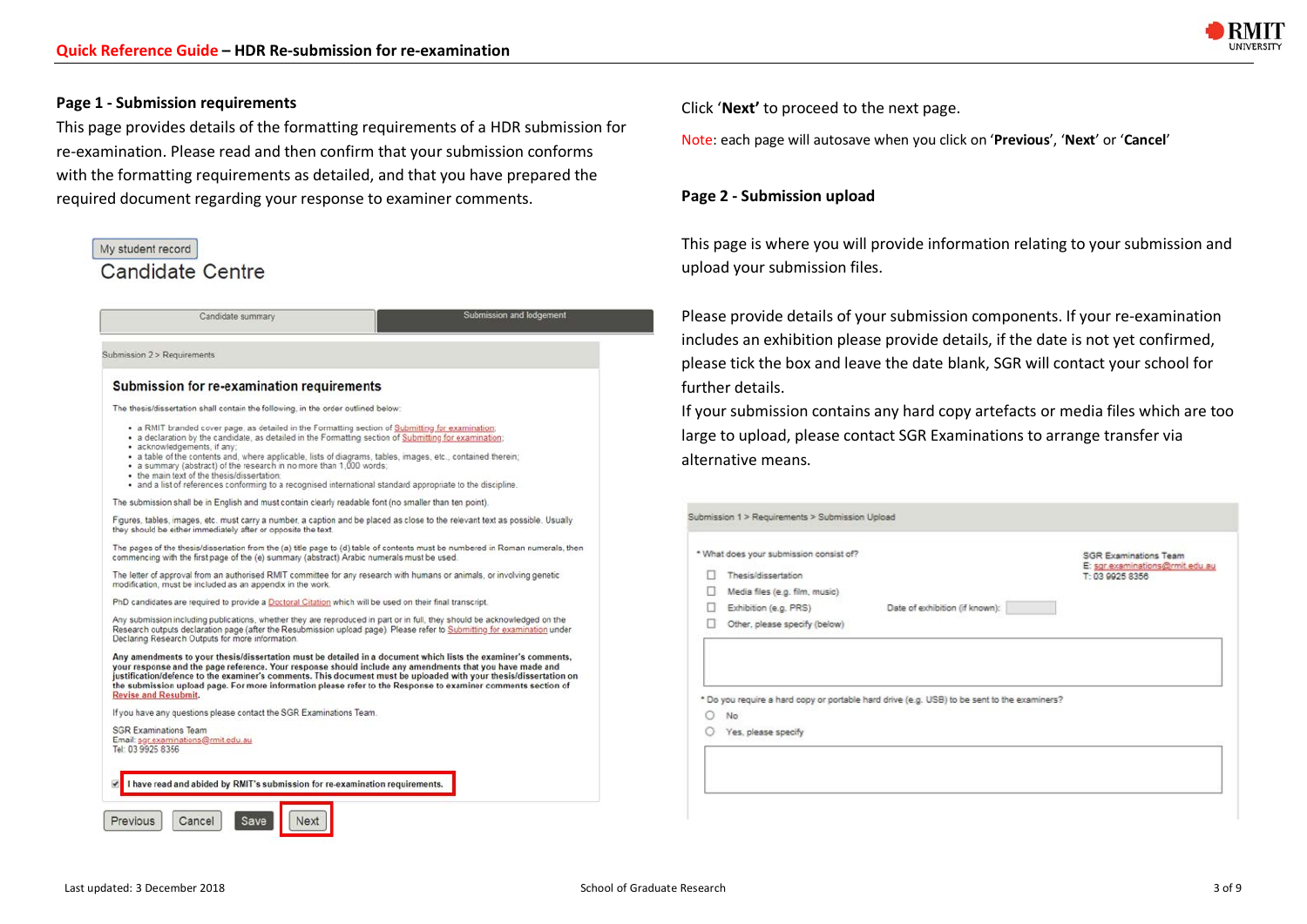

Your thesis/dissertation must be uploaded as a PDF. Please make sure that your thesis/dissertation abides by the formatting requirements as previously detailed. When submitting for re-examination you must also upload a PDF of your response to examiner comments/details of any amendments.

Please use the naming convention – student ID Family name, First initial of given name – contents (e.g. s1234567\_Bloggs, J – Thesis).

If your submission contains any other files for examination these should be uploaded here (except research outputs which should be uploaded in the next page). The system can take a wide range of file types but if you experience any difficulty please contact the SGR Examinations Team.

#### File upload for submission 2



**C** Add file

When uploading individual files that exceed 400 MB, you may experience difficulties as this page times out after 10 minutes. If this occurs please contact the SGR Examinations Team to arrange for the file(s) to be received by alternative means.

To add a new file, click on '**Add file'**, then '**browse**' to locate the file and then '**open**' to upload. You can amend the file description and view the files after they have been uploaded.

Note: If your file is larger than 400 MB you may have difficulty uploading, if you experience any difficulty please contact SGR Examinations who will guide you in how to transfer your files via an alternative method.

#### **Citation**

Doctoral (PhD) candidates only

Note: If you are a Masters by research Candidate you will not see the Doctoral Citation section.

Please enter your Doctoral citation in the box. It should begin with your name, and be a maximum of 50 words in length;

e.g. Dr Bloggs researched/ investigated/ explored …



Once entered please click '**Next'** to proceed to the next page.

Note: You must upload a least one file and complete all mandatory sections to proceed to the next page.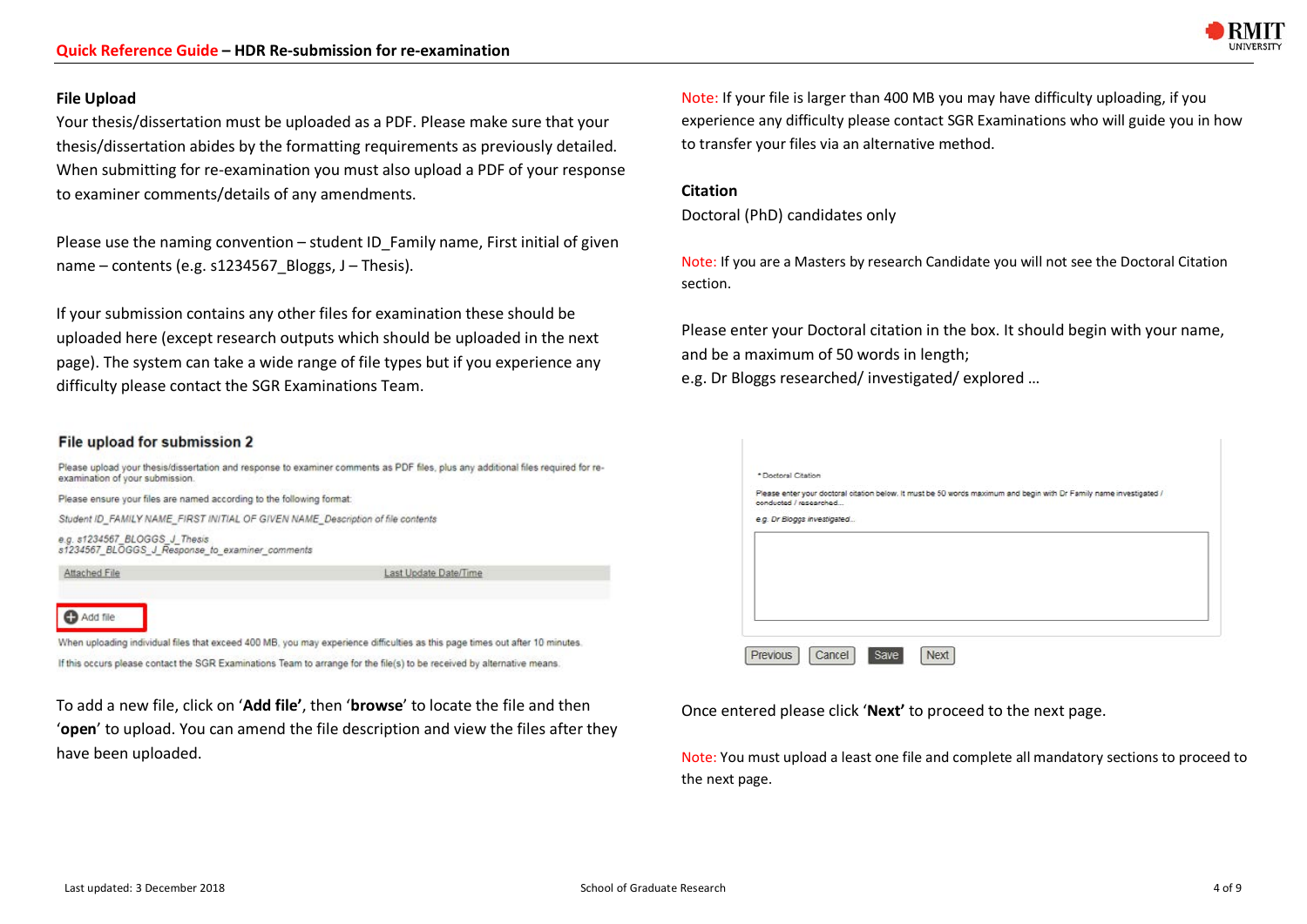

#### **Page 3 - Research Outputs**

If your submission does not contain any research outputs, please select '**No'** and then click '**Next'** to move on to the next page.

|   | * Do you have any research outputs produced during your candidature? | <b>SGR Examinations Team</b><br>E: sgr.examinations@mit.edu.au |
|---|----------------------------------------------------------------------|----------------------------------------------------------------|
| ○ | No                                                                   | T: 03 9925 8356                                                |
| ∩ | Yes                                                                  |                                                                |
|   | If Yes, what type of research outputs have you produced?             |                                                                |
|   | Publications                                                         |                                                                |
|   | Policy or instruction guide                                          |                                                                |
| u | Other (e.g. artefacts), please specify                               |                                                                |
|   |                                                                      |                                                                |
|   | <b>Previous</b><br>Cancel<br>Save<br><b>Next</b>                     |                                                                |

If your submission contains any research outputs, in full or part, which have been produced during your candidature, these should be declared.

Please select '**Yes'** and provide details. You will need to upload a separate PDF providing details of the research outputs and your contribution to these. For coauthored publications this document will need to be signed by all co-authors or by your primary senior supervisor.

Please see the Declaring research outputs section of the website for further information.

# My student record **Candidate Centre**

#### Submission and lodgement Candidate summary Submission 2 > Requirements > Submission Upload > Research Outputs **SGR Examinations Team** \* Do you have any research outputs produced during your candidature? E: sgr.examinations@mit.edu.au  $\circ$  No ⊕ Yes If Yes, what type of research outputs have you produced? Publications Policy or instruction guide Other (e.g. artefacts), please specify Upload your research outputs for submission 2 Please upload a PDF file containing a list of your research outputs (including bibliographical details) which states your contribution to each output. This document must be signed by yourself, and if you have co-authored outputs it must also be signed by all co-authors or by your Primary Supervisor. Please ensure your file is named according to the following format: Student ID\_FAMILY NAME\_FIRST INITIAL OF GIVEN NAME\_Research\_Outputs e.g. s1234567\_BLOGGS\_J\_Research\_Outputs Attached File Last Update Date/Time Add file When uploading individual files that exceed 400 MB, you may experience difficulties as this page times out after 10 minutes. If this occurs please contact the SGR Examinations Team to arrange for the file(s) to be received by alternative means Previous Cancel Next **Save Candidate Summary** Submission And Lodgement

Once you have provided details and uploaded the required document, click '**Next'** to proceed.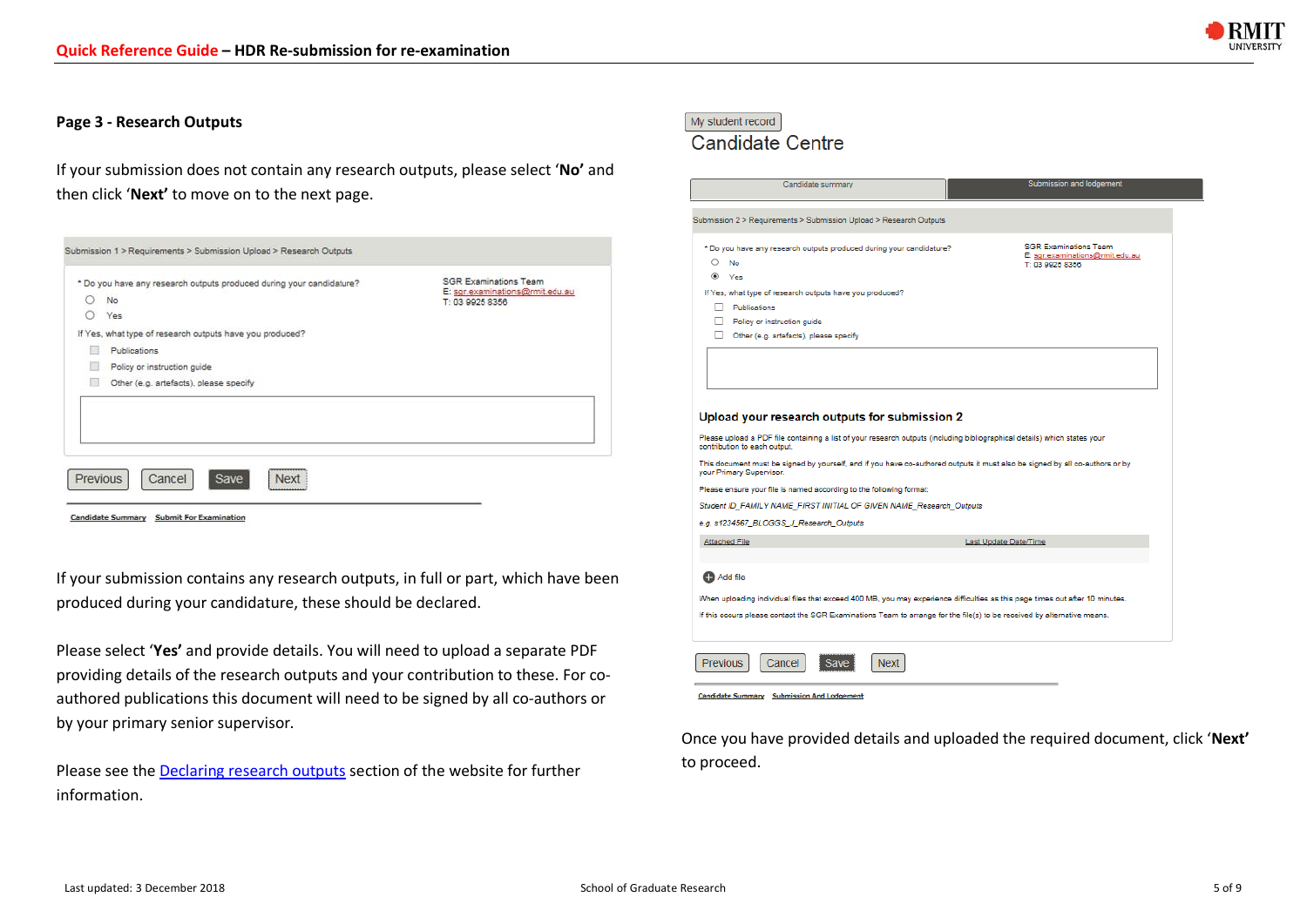

### **Page 4 – Embargo/ confidentiality**

If you have already applied for and received an outcome to your Embargo and/or Confidentiality Agreement request, this section will already be completed.



If you do not require an Embargo and/or Confidentiality Agreement, please select '**No'**.

If you still need to apply for an Embargo and/or Confidentiality Agreement please select the correct '**Yes'** option, and then lodge an Embargo/Confidentiality request with SGR Examinations.



Candidate Summary Submit For Examination

Please refer to the Embargo/confidentiality agreement section of the website for further information.

Once you have selected the appropriate option, click '**Next'** to proceed.

#### **Page 5 – Review**

Here you can review all responses and attachments. Please make sure all sections have been completed accurately and you have uploaded the correct files. If needed please go back and amend your response using the '**Previous'** button.

Submission 1 > Requirements > Submission Upload > Research Outputs > Embargo > Review

#### **Review**

Before submitting your thesis / dissertation to SGR, please double check your answers and uploaded files are correct.

\* What does your submission consist of?

- **W** Thesis/dissertation
- Media files (e.g. film, music)
- Exhibition (e.g. PRS) Date of exhibition (if known)
- Other, please specify (below)

\* Do you require a hard copy or portable hard drive (e.g. USB) to be sent to the examiners?

- ® No
- Ves, please specify

Once you are happy with the details please click '**Next'** to proceed to the Declaration page.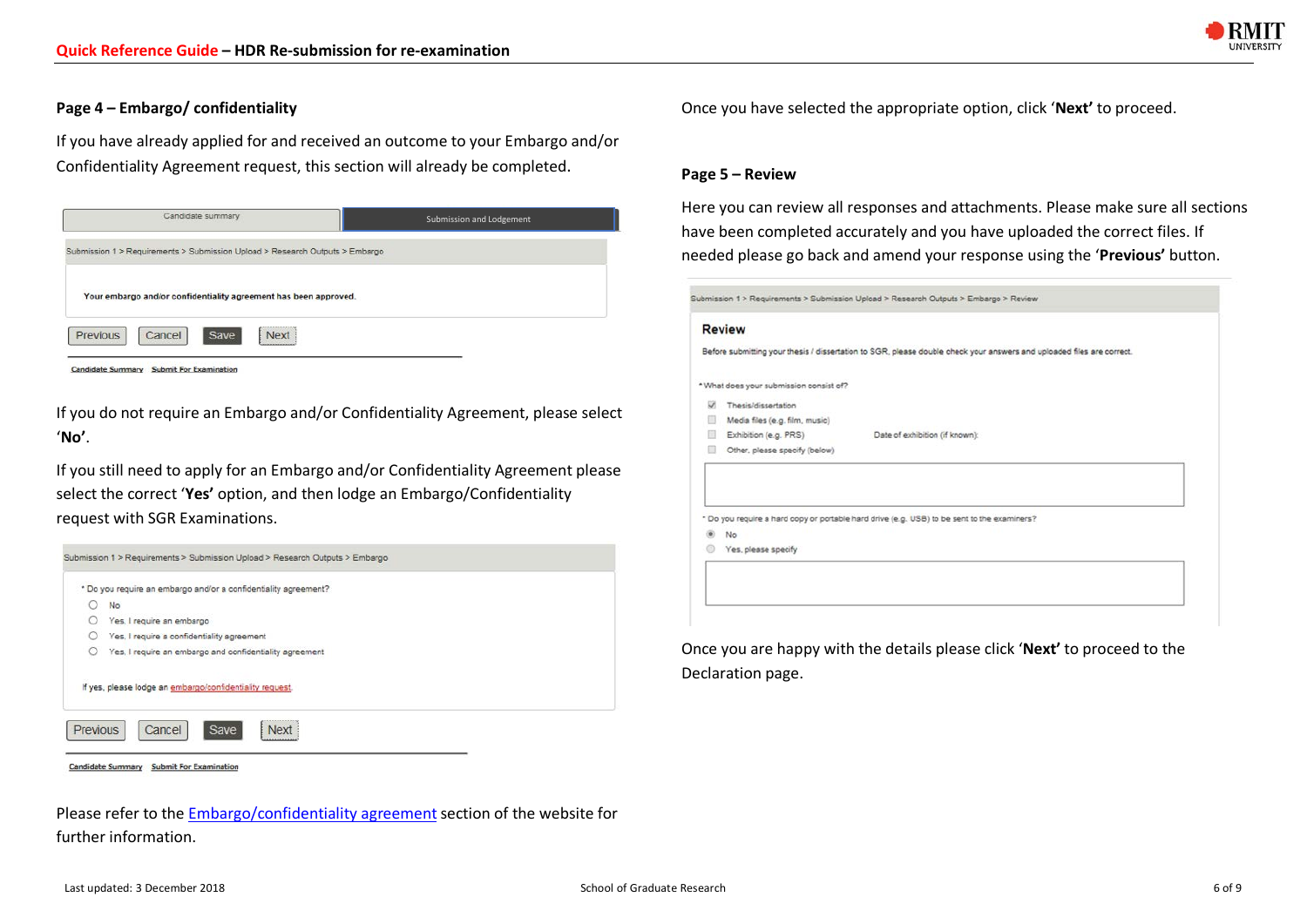

Note: when you have clicked '**Submit'** and received confirmation, your submission status on the Submission and lodgement page will change to **Pending**. This means that your submission is currently with the School of Graduate Research for processing and approval.

grid will update to **Approved** and you will receive confirmation form SGR examinations that we have received your submission for re-examination.

### **Page 6 – Declaration page**

Please read and confirm your agreement to the declaration.

| Submission 1 > Requirements > Submission Upload > Research Outouts > Embargo > Review > Declaration                                                                                                                                                                                                                                                                                                                                                                                                                                                                                                                                                                                                                                                                                                                                                                                                                                                                                                                                                                                                                                                                                                                                                                                                                                                                                                                                                                                                                                                                                                                                                                                                                                                                                                                                                                                                                |                                                   | Candidate summary                                                                                                                              |                                                                          | Submission and Lodgement                                                                                                                                                                                                                                                                                                                                                                                                                                                                |
|--------------------------------------------------------------------------------------------------------------------------------------------------------------------------------------------------------------------------------------------------------------------------------------------------------------------------------------------------------------------------------------------------------------------------------------------------------------------------------------------------------------------------------------------------------------------------------------------------------------------------------------------------------------------------------------------------------------------------------------------------------------------------------------------------------------------------------------------------------------------------------------------------------------------------------------------------------------------------------------------------------------------------------------------------------------------------------------------------------------------------------------------------------------------------------------------------------------------------------------------------------------------------------------------------------------------------------------------------------------------------------------------------------------------------------------------------------------------------------------------------------------------------------------------------------------------------------------------------------------------------------------------------------------------------------------------------------------------------------------------------------------------------------------------------------------------------------------------------------------------------------------------------------------------|---------------------------------------------------|------------------------------------------------------------------------------------------------------------------------------------------------|--------------------------------------------------------------------------|-----------------------------------------------------------------------------------------------------------------------------------------------------------------------------------------------------------------------------------------------------------------------------------------------------------------------------------------------------------------------------------------------------------------------------------------------------------------------------------------|
| <b>Declaration</b>                                                                                                                                                                                                                                                                                                                                                                                                                                                                                                                                                                                                                                                                                                                                                                                                                                                                                                                                                                                                                                                                                                                                                                                                                                                                                                                                                                                                                                                                                                                                                                                                                                                                                                                                                                                                                                                                                                 | Submission for examination                        |                                                                                                                                                |                                                                          |                                                                                                                                                                                                                                                                                                                                                                                                                                                                                         |
| 1. I certify that except where due acknowledgement has been made, the work is that of the author alone; the work has not<br>been submitted previously, in whole or in part, to qualify for any other academic award; the content of the<br>thesis/dissertation is the result of work which has been carried out since the official commencement date of the<br>approved research program; any editorial work, paid or unpaid, carried out by a third party is acknowledged; and, the<br>Australian Code for the Responsible Conduct of Research 2018 have been followed.<br>2. Where any professional proof-reader/editor has been used in producing this thesis/dissertation I have complied with the<br>Institute of Professional Editors Ltd Guidelines for editing research theses.<br>3. I certify that my thesis/dissertation contains no material which infringes the RMIT Privacy and Information Management<br>Policy, and the Privacy and Data Protection Act 2014 (Vic). Materials include but are not limited to signatures, home<br>addresses, phone numbers, email address or contact details of any other person(s). Where applicable, I acknowledge<br>that RMIT will display my personal information in my thesis/dissertation in the freely accessible RMIT Research<br>Repository.<br>4. I warrant that if any intellectual property of any third party is used in my thesis/dissertation, I have obtained permission<br>from the intellectual property owner for use of their intellectual property in my thesis/dissertation.<br>5. I give express permission to RMIT University to reproduce, communicate, compare and archive this work, to the extent<br>deemed necessary by RMIT University in its sole discretion, for the purpose of detecting plagiarism.<br>6. I certify the accuracy and completeness of this declaration and agree to indemnify RMIT University against any loss or | <b>SGR Examinations Team</b><br>Tel: 03 9925 8356 | <b>Submission eligibility</b><br>· completed all three milestones.<br>Research (SGR) Examinations Team.<br>Email: sgr.examinations@rmit.edu.au | To submit for examination, you must have met the following requirements: | + completed the mandatory Research Methods/Strategies course(s) for DR231 - PhD (App Biology & Biotech), and<br>. obtained approval from your Primary Supervisor (" John Smith   and School to submit for examination.<br>If you are considering submitting for examination without Primary Supervisor and/or School approval, please contact the School of Graduate<br>If you are submitting prior to your early submission date 01/03/2021, please contact the SGR Examinations team. |
| liability, including liability to any third party, which may be incurred by RMIT University as a result of its reliance upon this<br>declaration where such loss or liability results from the inaccuracy or incompleteness of any part of this declaration.                                                                                                                                                                                                                                                                                                                                                                                                                                                                                                                                                                                                                                                                                                                                                                                                                                                                                                                                                                                                                                                                                                                                                                                                                                                                                                                                                                                                                                                                                                                                                                                                                                                       | Submission Nor                                    | Type                                                                                                                                           | Title                                                                    |                                                                                                                                                                                                                                                                                                                                                                                                                                                                                         |
|                                                                                                                                                                                                                                                                                                                                                                                                                                                                                                                                                                                                                                                                                                                                                                                                                                                                                                                                                                                                                                                                                                                                                                                                                                                                                                                                                                                                                                                                                                                                                                                                                                                                                                                                                                                                                                                                                                                    |                                                   | Examination                                                                                                                                    | Title                                                                    | Pending                                                                                                                                                                                                                                                                                                                                                                                                                                                                                 |
| I acknowledge that I have read, abided and agree with the declaration above.                                                                                                                                                                                                                                                                                                                                                                                                                                                                                                                                                                                                                                                                                                                                                                                                                                                                                                                                                                                                                                                                                                                                                                                                                                                                                                                                                                                                                                                                                                                                                                                                                                                                                                                                                                                                                                       |                                                   |                                                                                                                                                |                                                                          |                                                                                                                                                                                                                                                                                                                                                                                                                                                                                         |
| Cancel<br>Submit<br>Previous                                                                                                                                                                                                                                                                                                                                                                                                                                                                                                                                                                                                                                                                                                                                                                                                                                                                                                                                                                                                                                                                                                                                                                                                                                                                                                                                                                                                                                                                                                                                                                                                                                                                                                                                                                                                                                                                                       |                                                   | Candidate Summary Submit For Examination                                                                                                       |                                                                          | Once your submission has been approved by SGR the status on the submission                                                                                                                                                                                                                                                                                                                                                                                                              |

To send your submission through to SGR for processing click on '**Submit'**.

A confirmation that your submission has been sent to SGR for approval will appear on the next page.

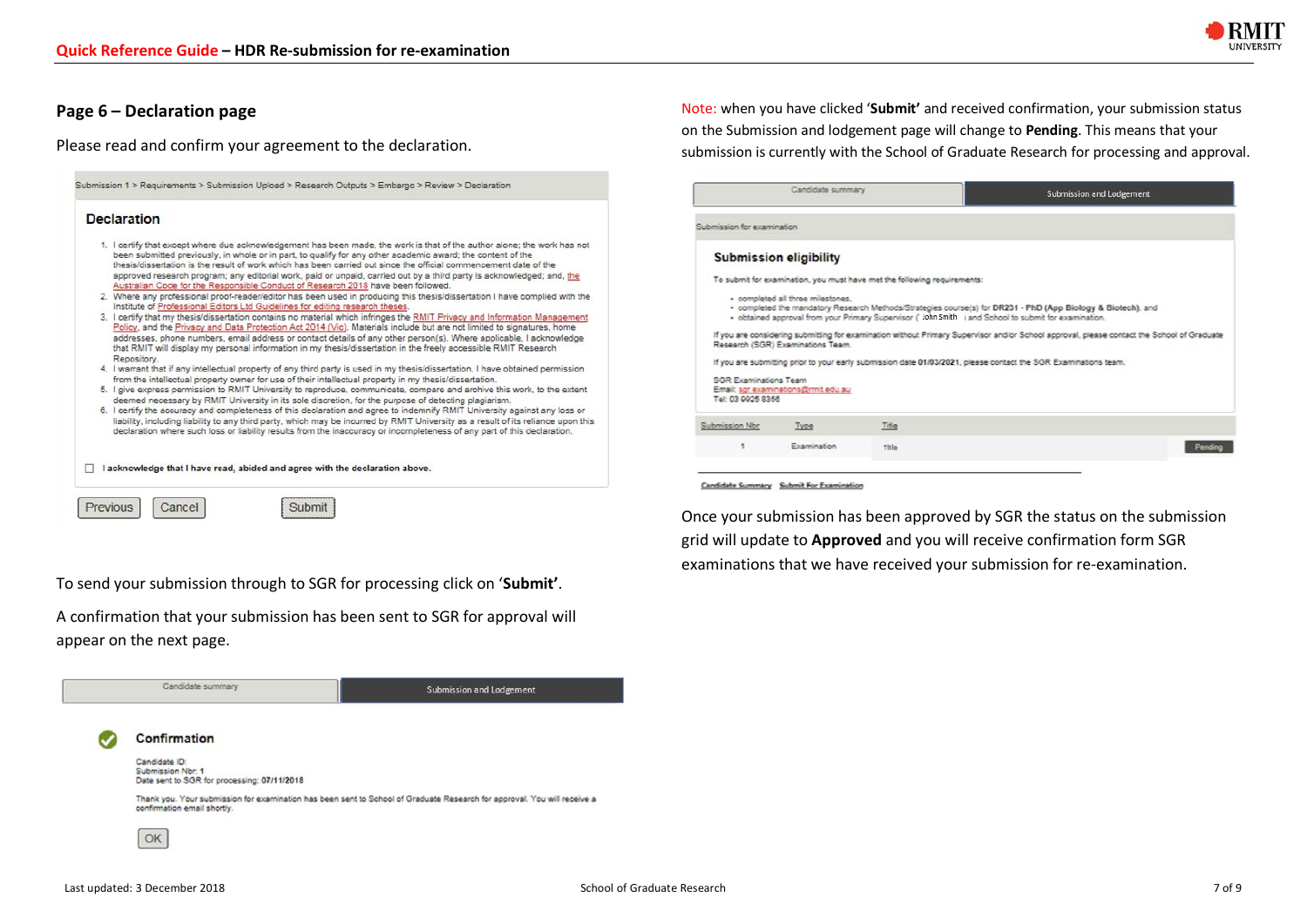

# **Error Messages**

# When trying to proceed to the next page

| ø<br>Other, please specify (below) |                                                            |                                                                                           |                                   |
|------------------------------------|------------------------------------------------------------|-------------------------------------------------------------------------------------------|-----------------------------------|
|                                    |                                                            |                                                                                           |                                   |
|                                    |                                                            |                                                                                           |                                   |
|                                    |                                                            | you require a hard copy of portatile herd, drive (e.g., USB) to be sent to the examiners' |                                   |
| o<br>No                            |                                                            |                                                                                           |                                   |
| o<br>Yes, please specify           |                                                            |                                                                                           |                                   |
|                                    |                                                            |                                                                                           |                                   |
|                                    |                                                            |                                                                                           |                                   |
|                                    |                                                            |                                                                                           |                                   |
|                                    |                                                            |                                                                                           |                                   |
|                                    |                                                            |                                                                                           |                                   |
|                                    |                                                            |                                                                                           |                                   |
|                                    | File upload for submission 2                               | Message                                                                                   |                                   |
|                                    | Please upload your thesis/dissertation and response to ex- |                                                                                           | additional files required for re- |
|                                    |                                                            | Must answer all mandatory questions.                                                      |                                   |
| examination of your submission.    | Please ensure your files are named according to the follo- | 0707001011<br>OK                                                                          |                                   |

This means that you have not answered a mandatory question. Please review the page, the sections that are missing will appear in red.

# **Issues with uploading files**



If you are trying to upload larger files or a rare file type, then the system may not be able to accept it. If this happens please contact SGR Examinations to arrange for the files to be provided by an alternative means.

| ion <sub>2</sub>     | <b>Message</b>                               |                     |
|----------------------|----------------------------------------------|---------------------|
|                      |                                              | ditional files regi |
|                      | Must attach at least one file for submission |                     |
| cording to the foll  |                                              |                     |
| <b>TIAL OF GIVEN</b> |                                              |                     |

You will need to upload a document to be able to proceed to the next page, if you are unable to upload your thesis/dissertation file please upload a PDF document which states you are having issues uploading your file and that you have contacted SGR Examinations.

# **SGR Examination contact details**

Examinations Team School of Graduate Research RMIT University Building 91, Level 2, 110 Victoria Street, Carlton VIC 3053 Tel: +61 9925 8356 Email: sgr.examinations@rmit.edu.au